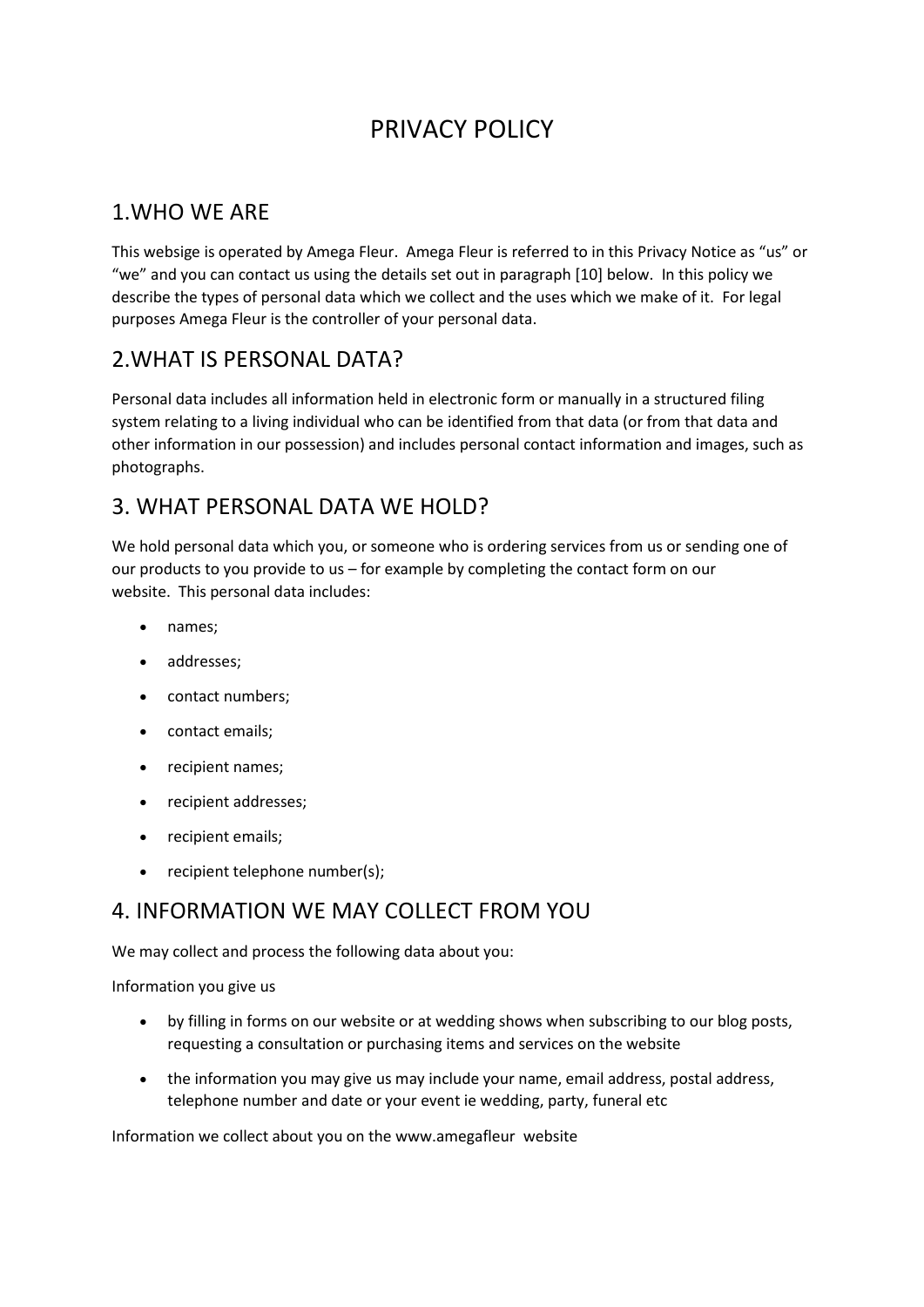- technical information, including the Internet protocol (IP) address used to connect your computer to the Internet, your login information, browser type and version, time zone setting, browser plug-in types and versions, operating system and platform;
- information about your visit, including the full Uniform Resource Locators (URL) clickstream to, through and from our site (including date and time); products you viewed or searched for; page response times, download errors, length of visits to certain pages, page interaction information (such as scrolling, clicks, and mouse-overs). and methods used to browse away from the page and any phone number used to call our contact number.

## 5. PURPOSES FOR WHICH DATA MAY BE USED:

We use your personal data for the following purposes:

- to provide our products and services to you;
- to maintain a record of your previous orders;
- to provide marketing communications;
- to invite you to Amega Fleur events
- to maintain our internal records of transactions;
- for the detection and prevention of crime;
- for fraud prevention; and
- for other routine business purposes.

#### 6.LEGITIMATE INTERSETS FOR THE USE OF YOUR DATA

We use your personal data, as permitted by the General Data Protection Regulation, where necessary for the following legitimate business interests:

- the operation of a floral services business;
- the promotion and marketing of our business;
- the protection of our business from fraud; and
- the delivery of items and services which have been ordered from us.

# **7. DISCLOSURE OF PERSONAL DATA TO THIRD PARTIES**

Where you have asked us to do so, we will provide your identifying information to a recipient of a product which you have ordered from us for that recipient.

Where a fraudulent transaction has occurred, we may disclose billing addresses and a name as it appears to the financial provider upon request.

# 8. RETENTION OF PERSONAL DATA

Personal data will be retained as long as required:

• for the purposes set out in paragraph 4 above; and/or